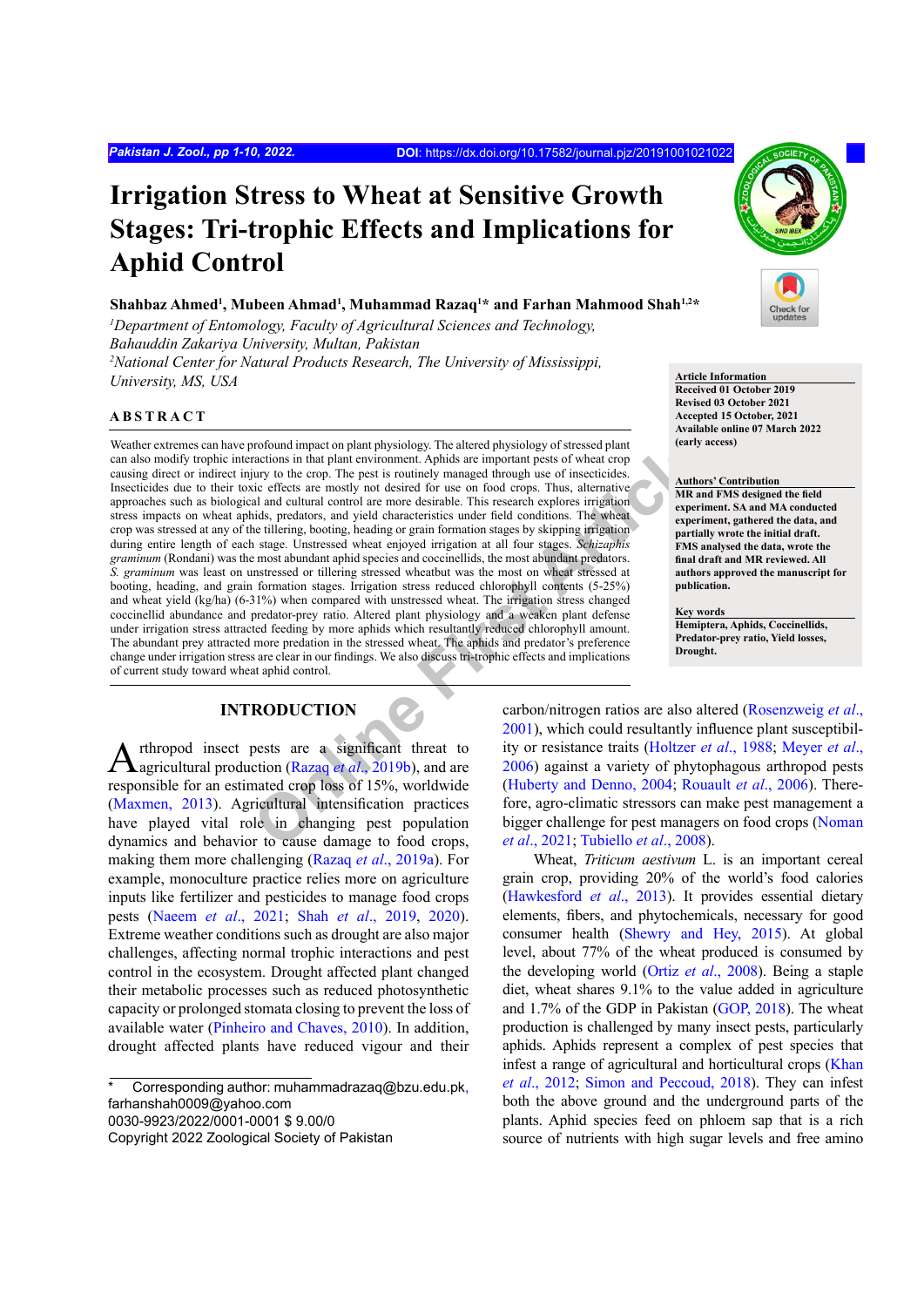acids [\(Douglas, 2006\)](#page-6-3). While feeding on phloem sap, aphids extract large amount of amino acids and sugars [\(Hawkins](#page-6-4) *et al*[., 1985](#page-6-4)) and release excessive fluid as sugary exudates on leaf surface that subsequently invites sooty moulds and hinders photosynthetic and respirational functions. Also, aphids act as carrier of plant pathogens such as barley yellow dwarf virus ([Douglas, 1993](#page-6-5); Jakobs *et al*., 2019). *Schizaphis graminum* (Rondani), *Rhopalosiphum padi* (L.) and *Sitobion avenae* (Fabricius) are major wheat yield reducers (Shah *et al*[., 2017](#page-8-10)) that can cause huge crop losses of 61% ([Kieckhefer and Gellner, 1992](#page-7-4); Shah *et al*[. 2017](#page-8-10)). Insecticides such as neonicotinoids are widely applied to manage aphid infestation since natural enemies alone are unable to provide sufficient pest control in wheat fields [\(Magalhaes](#page-7-5) *et al*., 2009; Shah *et al*., 2017). However, increasing awareness on concerns regarding residual contamination of insecticides in food crops discourages synthetic insecticides use for aphid management (Mahmood *et al*[., 2016](#page-7-6); Shah *et al*., 2019b). Non-chemical approaches such as biological control and cultural practices (sowing date, host plant resistance and plant spacing disrupting aphid population) are important pesticide alternatives (Akbar *et al*[., 2017](#page-5-0); [Aslam](#page-5-1) *et al*., 2005; Schwarz and Frank, 2019).

**Onlining the control of the state of the state of the product of the state of the product of the state of the product of the state of the product and plant spacing terminal practice state of the method of the tractment pl** Environmental stressor such as temperature can regulate aphid buildup and feeding dynamics, and can play a mediating role in insect pest management (Shah *et al*[., 2017;](#page-8-10) Tofangsazi *et al*., 2012). Iirrigation (stressed or unstressed plants) is an important agronomic practices that may also change behavior of insect pests and may have implications toward pest control (Perfect, 1986). The effect from weather extremes such as drought, i.e., irrigation stress, have been investigated previously [\(Ahmed](#page-5-2) *et al*., 2017) focusing some of the phenological stages of wheat crop, like heading stage (Fereres *et al*., [1988\)](#page-6-6) mainly under controlled condition, but rarely under field conditions and with regard to all phenological stages of wheat crop. The primary objective of the present study was to assess whether aphids and their predators show preference between stressed (any of the tillering, booting, heading and grain formation stages) and unstressed wheat. Furthermore, plant chlorophyll contents and biological yield components were also measured and compared between stressed and unstressed wheat.

# **MATERIALS AND METHODS**

#### *Field experimental setup*

During the winter wheat growing season of 2018- 19, a field experiment was conducted in the wheat crop field, planted in the agriculture research farm area of Faculty of Agricultural Sciences and Technology, Bahauddin Zakariya University, Multan, Punjab province of Pakistan (30˚ 11' 44" N/ 71˚ 28' 31" E.). Seeds used for the study were wheat variety 'Galaxy' and were sown on 31st December 2018 using a hand drawn drill. All the agronomic practices and recommendations by the local agriculture station were followed [\(Punjab, 2018\)](#page-8-13).

Water stress treatments were applied by skipping irrigation at any of the following four wheat growth stages: Tillering, botting, heading and grain formation. Once the stress stage was over in the respective treatment plot, the irrigation was resumed in that stressed plot for the rest of wheat growth period. This procedure was similarly followed for all four stress treatments. These four are the recommended stages where wheat requires irrigation to attain optimum yield potential (Waraich *et al*., 2007). Alongside these, an additional treatment that enjoyed normal irrigation (no stress) was also included as check. The treatment plots were arranged in a randomized complete block design with 3 replicates. Each treatment plot measured 5m×3m. Adjustment treatment plots were separated by 1m row to avoid seepage effects. Aphids were the only pest species on wheat and no insecticides were applied for their management during the experiment.

# *Sampling*

Pest sampling was carried out on a weekly basis from the initial pest appearance i.e.,  $26<sup>th</sup>$  February, 2019 until the time the crop matured and there was complete disappearance of aphid pests in all treated plots. At each sampling date, 10 plants from each treatment were selected at random and the numbers of aphids (mainly *Schizaphis graminum*) were estimated visually by counting from stem, leaves and ears of the selected plants. From the selected plants, predators (coccinellids, chrysopids, syrphids and spiders) were counted without disturbing plants, following Ibrar-ul-Hassan *et al*. (2004) and Shah *et al*[. \(2017\)](#page-8-10).

#### *Chlorophyll contents measurement and harvesting*

Chlorophyll contents were measured from tillering until end of grain formation stage from ten wheat plants selected at random per each treatment. Three leaves from each of the upper, middle and lower stratum of a selected plant were used for measuring chlorophyll contents using a chlorophyll meter (SPAD-502) (Xiong *et al*., 2015).

The wheat crop was harvested from  $1m \times 1m$  from each treatment plot to estimate yield (kg/ha). Additionally, thirty wheat plants (tillers) were also harvested from each treatment and transported to the laboratory to measure plant height, shoot biomass, grains per spike and 1000 seed weight (Shah *et al*[., 2017\)](#page-8-10).

#### *Statistical analysis*

Wheat aphids and predators data were tested for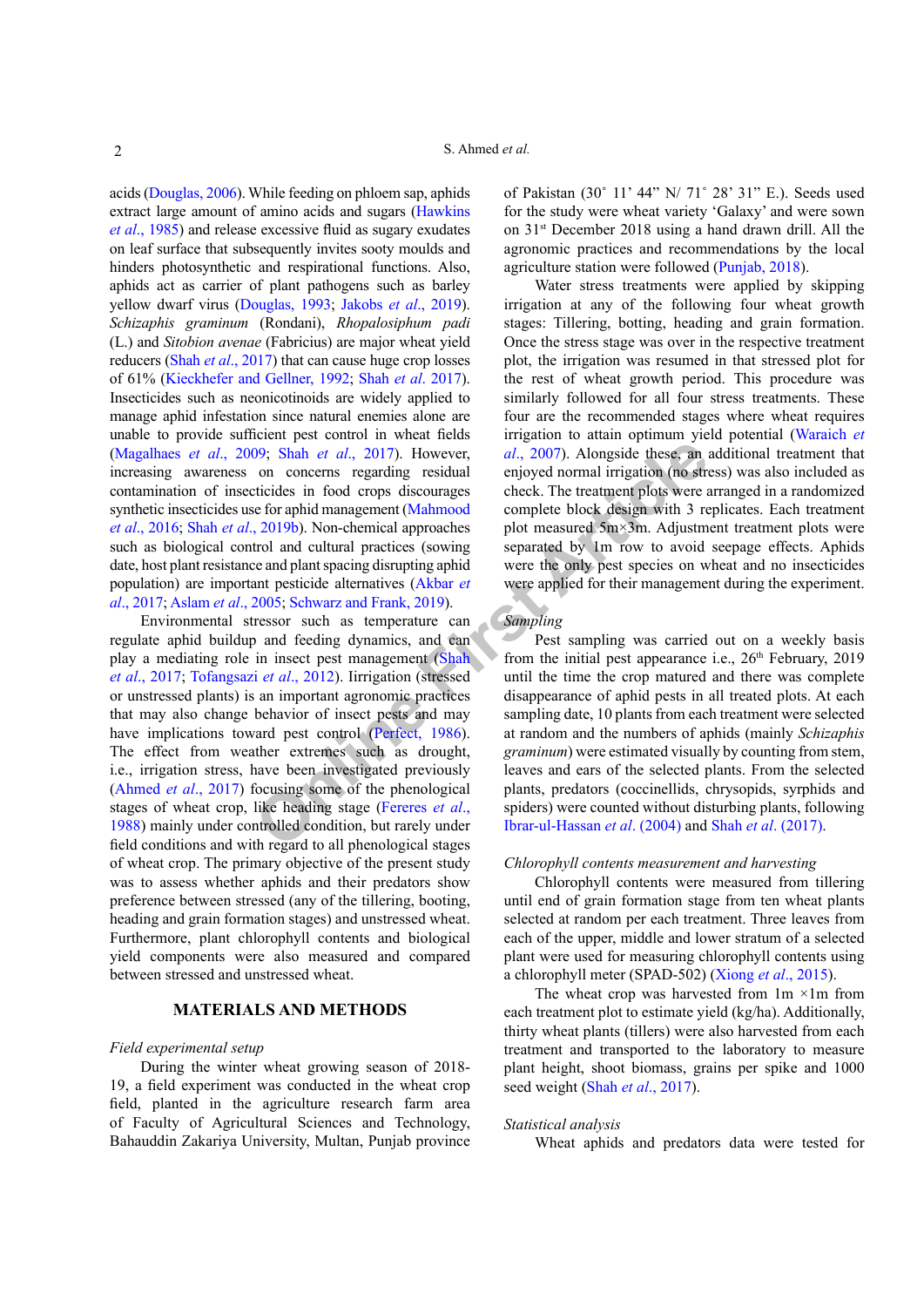normality using Shapiro-Wilk test. Non-normalized data were square root transformed before analysis but results in tables and figures are presented from untransformed data. Effect of treatments on aphid abundance was assessed using repeated measures analysis of variance (ANOVA), fitting treatment and sampling time as factors (Shah *et al*[., 2017](#page-8-10)). The chlorophyll contents measured at various sampling dates were similarly analysed. Predator mean densities per plant were pooled across sampling dates to obtain seasonal totals. The seasonal counts of pest and predators were further used to calculate predator-prey ratio. The effects of water stress treatments on predators, predator-prey ratio, chlorophyll contents and wheat yield and its components were analyzed using ANOVA. Significant (*P*<0.05) group means were separated using least significance difference (LSD; *P*<0.05) test. All analysis was performed using SPSS, software package, version 21.

#### **RESULTS**

#### *Insect species*

Three species of aphids were found to feed on wheat crop, including *S. graminum*, *R. padi*, and *S. avenae*. *S. graminum* was the most abundant species  $(F_{26} = 92.90)$ ,  $P<0.001$ , [Fig. 1a\)](#page-2-0), comprising about 90% of the total aphids, whereas other two species comprised only 10% of total aphids with the pest complex. The aphid data were pooled for the purpose of presenting results in next sections.



<span id="page-2-0"></span>Fig. 1. Total counts of wheat aphids (a) and natural enemies (b). The counts are based on data collection during 2019 from a wheat-trial, involving different stressed and unstressed stages of wheat crop as stress treatments. The field used for data collection was located at the University Farm in Multan, Pakistan. Bars topped with the same letter are not significantly different (*P*>0.05; LSD test). \*Total densities are the means of three replicates.

Natural enemy assemblages included coccinellids, mainly *Coccinella septempunctata* L., syrphids (*Ischiodon scutellaris* (Fabricius), chrysopids (*Chrysoperla carnea* 

(Stephens) and spiders (*Oxyopes javanus* Thorell). About 80% of the total predators were coccinellids  $(F_{3,8}=452.14,$ *P*<0.001, [Fig. 1b](#page-2-0)) followed by syrphids, spiders and chrysopids that altogether comprised 20% of the total predators. The results of the predatory insects are discussed on pooled data across species.

#### *First trophic level: wheat yield and characters*

using least significance difference<br>
e, version 21.<br>
NII analysis was performed using<br>
e, version 21.<br> **RESULTS**<br>
wheat stressed at heading stress<br>
was then highest, where the stages.<br>
Weat was the highest, where the stage Plant height and shoot biomass was significantly highest in wheat that was maintained unstressed or stressed at tillering stage among various stress treatments (Table I). Grain per spike and thousand seed yield was similar among unstressed, tillering stressed, and booting stressed wheat and was higher than wheat stressed at heading and grain formation stages. Final wheat yield (kg/ha) differed markedly among stress treatments  $(F_{4,10} = 8.90, P=0.002;$ Fig. 2). Yield obtained from unstressed or tillering stressed wheat was the highest, whereas it was the lowest from wheat stressed at heading stage. The intermediate yield was from wheat stressed at heading or grain formation stages. The reduction percentage was 18.93% and 31.20%, respectively, for wheat stressed at heading and grain formation stages when compared with unstressed wheat.



<span id="page-2-1"></span>Fig. 2. Wheat yield kg/ha from irrigation-stressed and unstressed wheat crop in the field at University farm in Multan, Pakistan, in 2019. Bars topped by the same letter are not significantly different ( $P$  > 0.05; LSD test).

The effect of each treatment and sampling date was found to be significant for relative amount of chlorophyll contents  $(F_{24,60} = 3.73, P = 0.002; Fig. 3a)$  $(F_{24,60} = 3.73, P = 0.002; Fig. 3a)$ . The chlorophyll amount was the highest for unstressed wheat followed by tillering stressed wheat. Stressing wheat at booting, heading or grain formation stages significantly reduced chlorophyll amount  $(F_{4,10} = 73.31, P < 0.001$ ; [Fig. 3](#page-3-0)b). The reduction in chlorophyll contents was the maximum for stressed wheat at heading stage (i.e., 24.51%), lowest for stressed wheat at tillering stage (i.e., 5.27%), and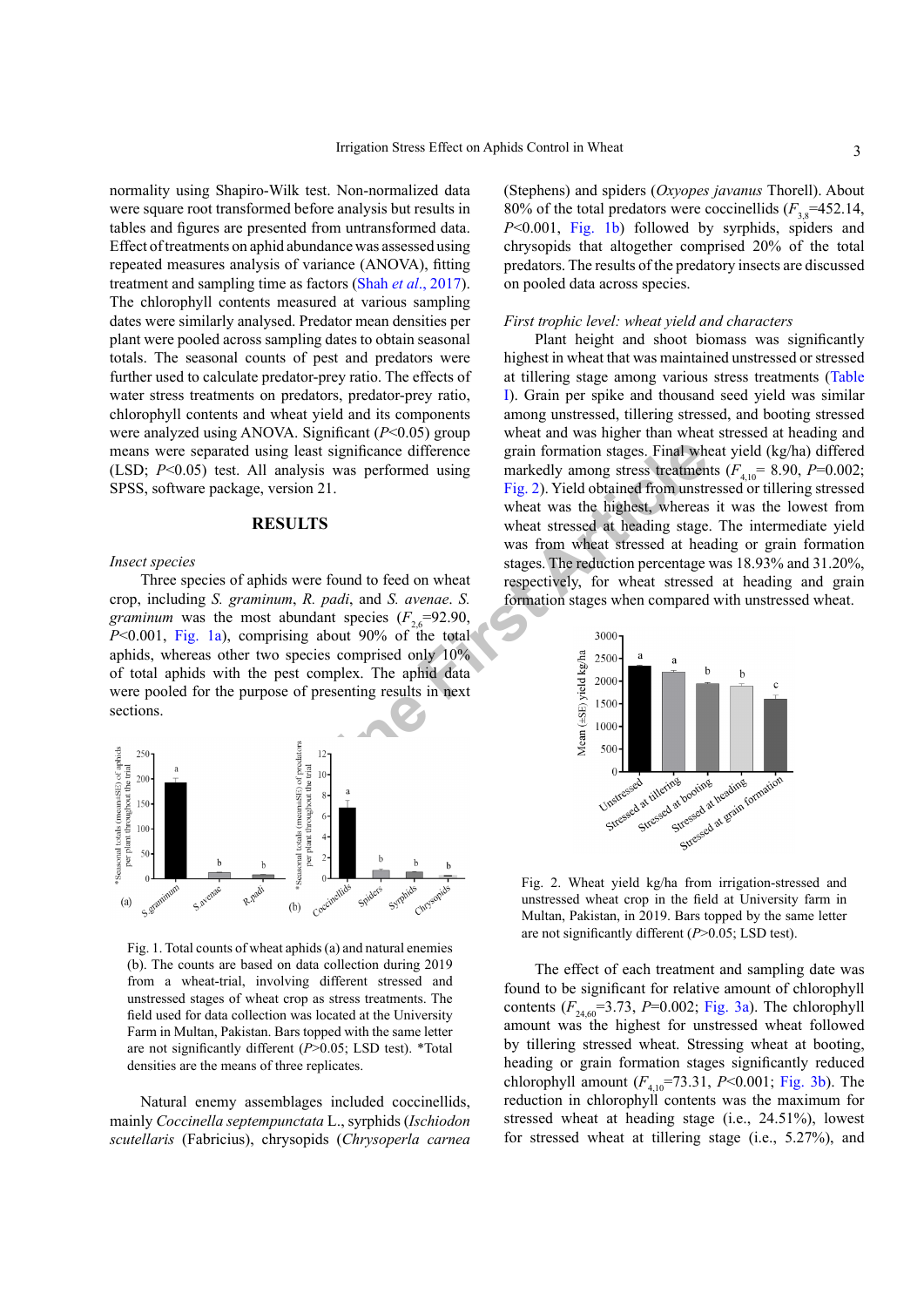intermediate for stressed wheat at grain formation (i.e., 14.86%) and booting stages (i.e., 11.70%).



<span id="page-3-0"></span>Fig. 3. Mean chlorophyll contents per week (a); and their amount per season (b) per leaf from irrigation-stressed and unstressed wheat crop in the field at University farm in Multan, Pakistan, in 2019. Bars topped by the same letter are not significantly different (*P*>0.05; LSD test). ns indicates non-significant difference. T: duration of tillering stage; B; duration of booting stage; H; duration of heading stage; G: duration of grain formation stage.

#### *Second trophic level: Aphid dynamics*

**Comprimeri[n](#page-3-1)g that end convert[in](#page-3-1)g tance)** and the media and the threat a consisting tage; H; duration of heading tage; H; duration of heading tage; H; duration of heading tage; H; duration of heading tage; H; duration of h There was no colonization by wheat aphids in our trial through seedling until tillering stage (Fig. 4a). It was during the booting stage, when aphid colonization started on the wheat plants in the trial. Abundance of the aphids increased steadily, reached to peak numbers in the last week of March during the heading stage, following which, a steady declined started in the aphid populations. The sampling date by treatment interaction effect was significant  $(F_{20.50} = 6.74, P < 0.001$ ; Fig. 4a), which means differential effects by treatments over the entire sampling duration.

When treatment effects were evaluated using seasonal averages, aphid densities were significant among treatments  $(F_{4,10} = 33.76, P < 0.001;$  Fig. 4b). Significantly fewer densities (*P*˂0.001) were obtained from unstressed wheat and tillering stressed wheat but higher aphid densities were obtained from booting stressed wheat.

Wheat stressed at heading or grain formation stages recorded intermediate aphid densities. In comparison to unstressed plant, percent aphid increase was 57.28%, 46.14% and 20.70%, respectively, for the wheat stressed at booting, heading and grain formation stages ([Fig. 4](#page-3-1)b).



<span id="page-3-1"></span>Fig. 4. Aphid abundance per week (a); and their seasonal counts (b) per plant from irrigation-stressed and unstressed wheat crop in the field at University farm in Multan, Pakistan, in 2019. \* and \*\*\* indicates significant difference at *P*<0.05 and *P*<0.001; ns indicates nonsignificant difference. Bars topped by the same letters are not significantly different (*P*>0.05; LSD test). T: duration of tillering stage; B: duration of booting stage; H; duration of heading stage; G: duration of grain formation stage.

#### *Third trophic level: Natural enemy abundance*

Predatory insect species were found to be active in wheat fields from mid-March until first week of April in 2019. Irrigation treatments showed a significant impact on overall predator abundance in our trial  $(F_{4,10} = 8.00)$ ,  $P=0.004$ ; Fig. 5a). The predators were abundant in wheat stressed at booting stage and fewer in wheat stressed at tillering stage. Predator densities were lower and similar among the other stress treatments (i.e., heading and grain formation). There was significant effect of water stress on predator-prey ratio  $(F_{4,10} = 13.18, P = 0.001;$  [Fig. 5](#page-4-0)b). The predator-ratio was the highest at heading stage, but the lowest and similar at other stages.

**Table I. Effect of water stress on plant height, shoot biomass, grains/spike and seed weight (1000 seeds) of wheat crops infested with aphids in the field at university farm in wheat season 2018-19.**

|                                    | Plant height (cm) | Shoot biomass $(g)$ | Grains/spike      | Thousand seed weight (g) |
|------------------------------------|-------------------|---------------------|-------------------|--------------------------|
| Unstressed plants                  | $63.50 \pm 0.45a$ | $2.62 \pm 0.06a$    | $32.83 \pm 1.39a$ | $38.38 \pm 0.99a$        |
| Plants stressed at tillering       | $61.83 \pm 0.82a$ | $2.49 \pm 0.07a$    | $30.70 \pm 0.86a$ | $38.60 \pm 1.33a$        |
| Plants stressed at booting         | $55.40 \pm 1.28c$ | $1.97 \pm 0.14b$    | $30.30 \pm 1.25a$ | $35.36 \pm 0.79$ ab      |
| Plants stressed at heading         | $58.23 \pm 0.71b$ | $2.03 \pm 0.12b$    | $25.87 \pm 1.41$  | $34.69 \pm 0.43 b$       |
| Plants stressed at grain formation | $58.13 \pm 0.75b$ | $2.09 \pm 0.14 b$   | $22.87 \pm 1.08c$ | $33.52 \pm 1.41b$        |
| <b>ANOVAs</b>                      |                   |                     |                   |                          |
| $F_{_{4,10}}$                      | 15.09             | 6.14                | 19.61             | 4.76                     |
| P                                  | 0.0009            | 0.0147              | 0.0003            | 0.0293                   |

Means within columns followed by the different letter are significantly different (ANOVA with significant (*P*<0.05) treatment effects followed LSD test for mean comparison).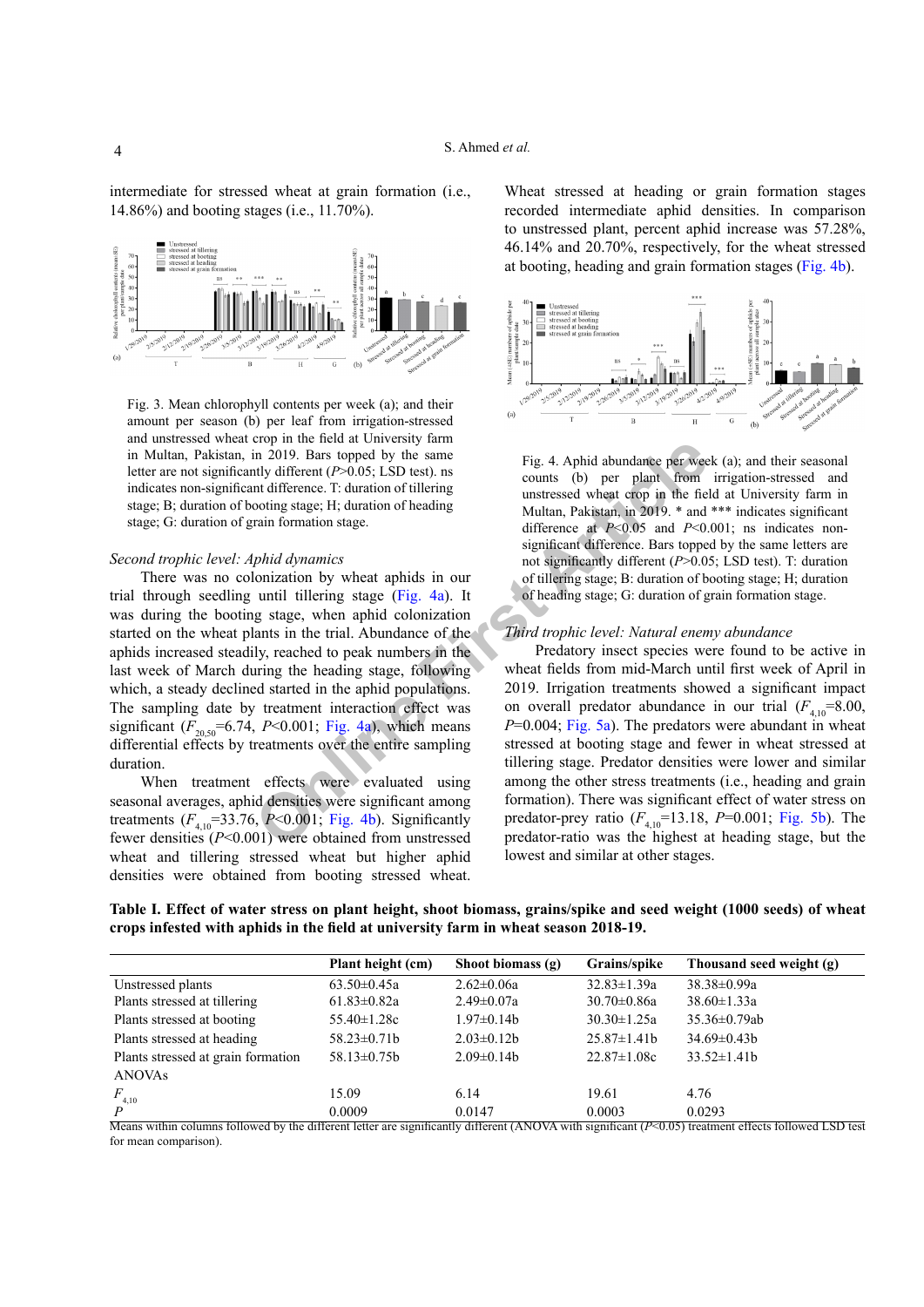

<span id="page-4-0"></span>Fig. 5. Predator abundance (a) and predator-prey ratio (b) per plant from irrigation-stressed and unstressed wheat crop in the field at University farm in Multan, Pakistan, in 2019. Predator data were pooled across species. Bars topped by the same letter are not significantly different (*P*˃0.05; LSD test).

#### **DISCUSSION**

Although plants would have und<br>increased and predator-prey ratio (b)<br>interaction-stressed and unstressed wheat<br>water are ritical stages would have allow<br>water are not significantly different water are stocknathly affect th The current study explored how irrigation stress impacts tri-trophic interactions on wheat crop. Water has a key role in the survival of plants as it helps in photosynthesis, necessary for plant to make food (Charmaine, 2018). The quality and quantity of food resource relies on the amount of water available to the plant (Farooq *et al*., 2009). Often herbivorous insects have chemoreceptors that detect plant water (Städler, 1984; Visser, 1986). It helps them to decide, which plant is nutritionally suitable for their growth and development ([Awmack and Leather, 2002](#page-6-9)). The influence of water stress on feeding behavior of different aphid species have been investigated previously on different host plants including wheat, barley and canola (Liu *et al*[., 2018](#page-7-8); Tariq *et al*., 2012) using different water stress levels (high, medium and low) under controlled conditions [\(Fereres](#page-6-6) *et al*[., 1988](#page-6-6)) and at heading stage typically for wheat crop. These reports showed no preference for stressed barley by *Rhopalosiphum maidis* (Fitch) and *Rhopalosiphum padi*  (L.) (Hale *et al*[., 2003;](#page-6-10) [Oswald and Brewer, 1997](#page-8-14)), and for stressed canola by *Myzus persicae* (Sulzer) ([Simpson](#page-8-15) *et al*[., 2012](#page-8-15)) and *Lipaphis erysimi* (Kaltenbach) ([King](#page-7-9) *et al*., [2006\)](#page-7-9). On the other hand, *M. persicae* strong preference for stressed *Arabidopsis thaliana* (L.) was noted ([Mewis](#page-7-10) *et al*[., 2012](#page-7-10)). These reports suggest differential response of aphids to water stress on different host plants ([Inbar](#page-7-11) *et al*[., 2001\)](#page-7-11) and supports the need for individual assessments for highly species-specific nature of trophic interactions, which also stimulated us to undertake present research.

We proved that aphid densities were greater in stressed plants than unstressed plants. Also, the study found that the aphids preferred wheat plants stressed at booting, heading and grain formation stages in comparison to wheat that was stressed at tillering stage. Other studies reported that aphids response to stress plants depend on the severity of the drought stress (Tariq *et al*., 2012). In severe water stress, aphids may avoid these plants, change to alate forms and move away to suitable hosts. This may be due to the fact that severely stressed plants become poor in nutrition due to unavailability of water. However, low and medium stress plants have more aphids due to better nutrient availability. In our trial, irrigation stress was applied for a particular stage but not for all stages. Although plants would have undergone some stress when irrigation was stopped, but resorting irrigation on other critical stages would have allowed plants to recover its water and resultantly affect the severity of drought. Under water stress, plants can conserve moisture by closing their stomata, which lessens plants transpiration but raises cell temperature (Martin-StPaul *et al*., 2017). Studies have shown that stressed plants with raised temperature are more preferable for aphids over unstressed plants with normal temperature because it favours the growth of aphids (Cahon *et al*., 2018), possibly explaining our results of increased number of aphids in water stressed plants.

It has been reported that plants can compensate stress effects by increasing their nitrogenous compounds (Chapin III, 1988). The supply of nitrogenous compounds like amino acid has direct influence on efficiency of phloem feeding herbivores [\(Khan and Port, 2008](#page-7-13); [Mattson](#page-7-14) Jr, 1980). In response to aphid feeding, plants lose their valuable amino acid and soluble sugar contents ([Doorsher,](#page-6-13) 1988) and the extent of loss varies according to the species of aphid (Khattab, 2007; [Singh and Sinhal, 2011\)](#page-8-16). Aphid feeding can also cause a significant reduction in plant chlorophyll contents (Goławska *et al*., 2010; Sytykiewicz *et al*., 2013). In our findings, chlorophyll content reduction was higher in wheat, which was stressed at booting, heading and grain formation stages. As mentioned above, these stages had higher aphid infestations, which also reduced chlorophyll contents in these treatments, meaning an indirect role of short-duration water stress in reducing chlorophyll contents by attracting feeding by more aphids. Another plausible reason can be the effect of water stress itself at these stages. However, this conclusion shall remain provisional until the discrimination of the effect on chlorophyll contents either due to aphids or water stress. Further research will be directed towards determining the effect of water stress at growth stages of the wheat with and without aphids' infestation.

The management of wheat aphids primarily relies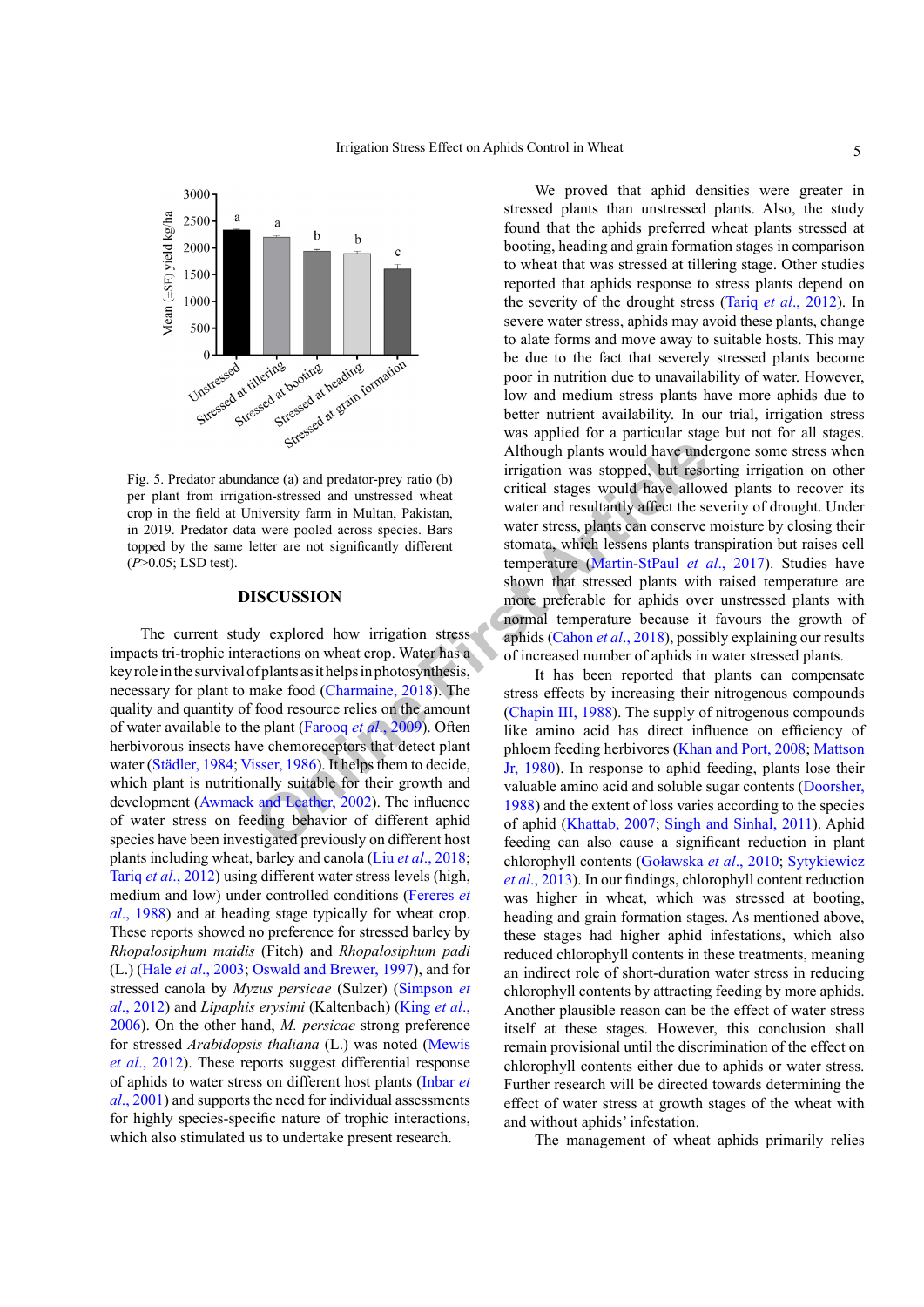**EXERICATE:** Source are more likely to attract where irrigation stress can be higher the coefficient and Scheu, 2009; and the interval atter irrigation sequences o predator-prey ratio was the highest at wheat can recover f on natural enemies in wheat agroecosystem of Pakistan. Coccinellid, chrysopids, syrphids, spiders, and parasitoids are commonly found agents of biological control providing natural aphid suppression in wheat ecosystem ([Shah](#page-8-10) *et al*[., 2017](#page-8-10)). Intraguild predation [\(Mirande](#page-7-16) *et al*., 2015), temperature (Islam *et al*[., 2020](#page-7-17), [2021\)](#page-7-18) and prey availability (Shah *et al*[., 2017\)](#page-8-10) are among the major factors affecting predation efficiencies or biological control. In our findings, wheat stressed at booting and grain formation stages had abundant predators, whereas predator abundance was lowest in tillering stressed wheat. In order to search their prey, predators do rely upon several vibratory, olfactory, and visionary cues from their host (Azandémè-Hounmalon *et al*., 2016; Ye *et al*., 2018). This suggests that wheat field with abundant prey resource are more likely to attract heavy predator abundance (Oelbermann and Scheu, 2009; Shah *et al*[., 2017](#page-8-10)). The predator-prey ratio was the highest at heading stage. This suggests that stressing wheat at heading stage increases predator-prey ratio, whereas applying stress at other stages does not change predatorprey ratio when compared with unstressed wheat. This also means that irrigation stress is more likely to affect predation when applied at heading stage, which explains interactive effects of irrigation stress with wheat phenology. Through such interactive roles, water management practices can play their role in reducing aphid pressure; however, such interactions or their outcomes are likely to differ when stress is applied for a long duration, because prolonged stress can badly affect plant health and nutritional profile, which may cause shifts in prey and predator preferences, causing prey to find other plant hosts and predators to locate their prey (Gillespie and McGregor, 2000; Han *et al*[.,, 2015](#page-6-15)).

In our findings, water stress at different growth stages of the wheat crop affected crop yield. Higher yield reduction was recorded from wheat that was stressed at grain formation stage followed by booting and heading stages. These stages had more aphid infestation, suffered more loss of chlorophyll content and produced low yield, indicating the high sensitivity of these stages toward water stress under the particular influence of aphid infestation [\(Diaz-Montano](#page-6-16) *et al*., 2014; [Gitelson](#page-6-17) *et al*., 2006). Although many studies have shown that plant chlorophyll contents have positive effect on yield enhancement (Barutçular *et al*., 2016; [Paknejad](#page-8-18) *et al*., 2007) but the production of high yield did not always ensure by high chlorophyll contents ([Guler and Ozcelik, 2007](#page-6-18); Wang *et al*., 1999). Wheat grain yield depends on many plant characteristics including tillering density, spike length, grains/spike and grains weight (Khan *et al*[., 2010](#page-7-19)). In the present study, water stress at different growth stages caused variations in plant height, shoot biomass, grains per spike and weight of seeds. The reduction in weight of grains and total yield under water stress treatments can be attributed to reduced translocation of nutrients within the plants [\(Iqbal](#page-7-20) *et al*., [1999](#page-7-20)) that generated shrivelled grains due to accelerated maturity in response to reduced plant moisture.

# **CONCLUSIONS**

Irrigation stress has a great tendency to induce aphids and predator's preference and affect tri-trophic interactions on physiologically stressed plants. It is important to note, the effects from irrigation stress can be stage-dependent, as not all stages led to similar results. Booting, heading and grain formation are highly irrigation-sensitive stages, where irrigation stress can be highly dangerous, as results of physiological consequences or weaken plant defence, attracting feeding by more aphids. Tillering stressed wheat can recover from later irrigations to counter aphid infestation to produce more chlorophyll content and high wheat yield. Among the stressed stages, heading stage could significantly improve predator-prey ratio, however, further studies are needed to unveil the underlying mechanism. Overall, irrigation is necessary for wheat and determines preference for aphids and their predators. A strategic water management practices in the wheat crop can reduce aphid pressure in wheat fields. Further research is needed to quantify yield losses due to the impact of aphid control and aphid infested wheat plants in stressed and well-irrigated wheat crop.

#### **ACKNOWLEDGEMENTS**

We are greatful to Hamza Naeem, and Muhammad Tariq Javeed, Department of Entomology, Bahauddin Zakariya University, Multan, Pakistan, for their help with data collection.

*Statement of conflict of interest*

The authors have declared no conflict of interest.

# **REFERENCES**

- <span id="page-5-2"></span>Ahmed, S.S., Liu, D. and Simon, J.C., 2017. Impact of water-deficit stress on tritrophic interactions in a wheat-aphid-parasitoid system. *PLoS One,* **12**: e0186599. [https://doi.org/10.1371/journal.](https://doi.org/10.1371/journal.pone.0186599) [pone.0186599](https://doi.org/10.1371/journal.pone.0186599)
- <span id="page-5-0"></span>Akbar, W., Asif, M.U., Ismail, M., Bux, M. and Memon, R.M., 2017. Management of aphids on canola (*Brassica napus* L.) through cultural practices. *Pak. Entomol.,* **39**: 27-31.
- <span id="page-5-1"></span>Aslam, M., Razaq, M., Akhter, W., Faheem, M. and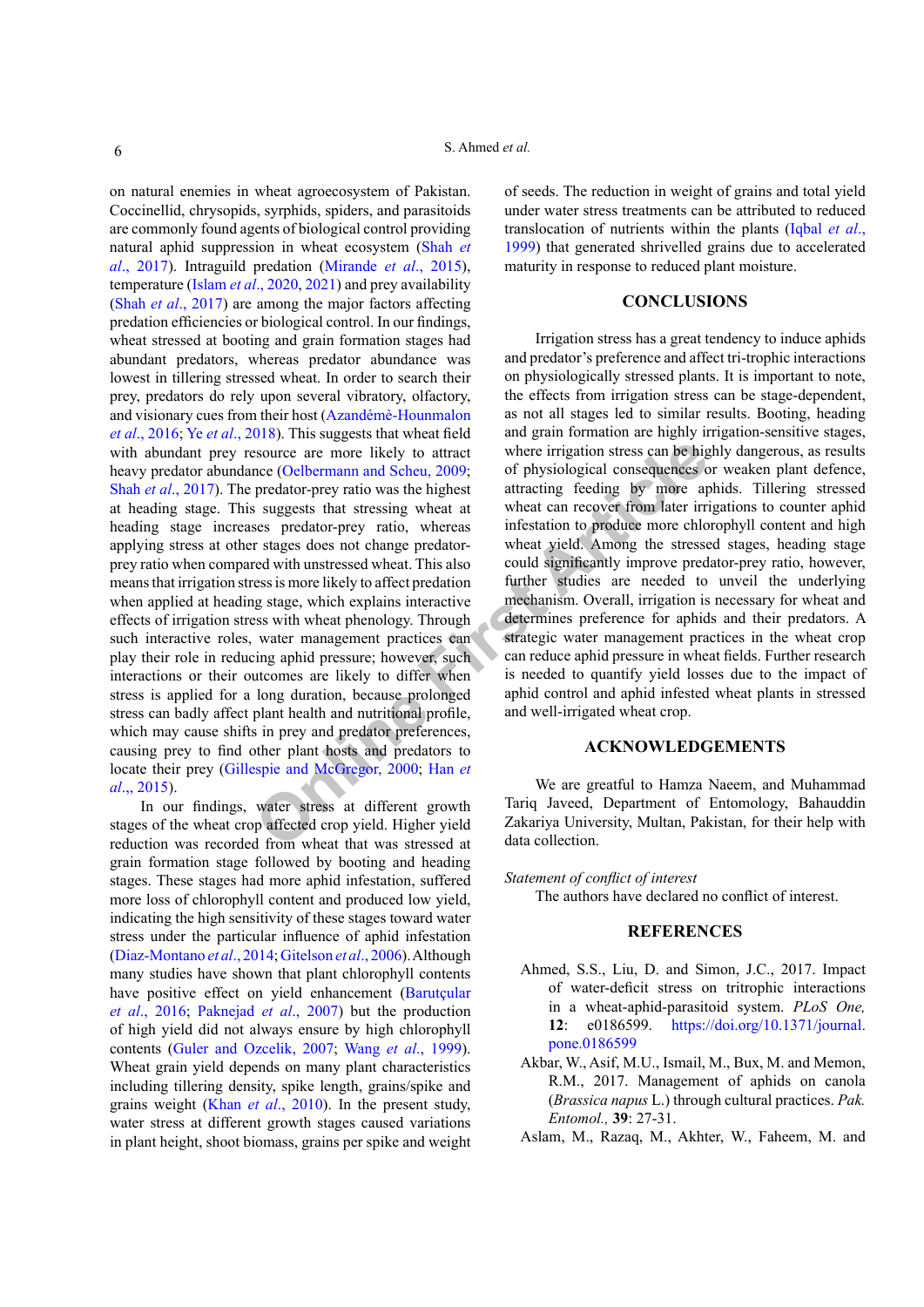Ahmad, F., 2005. Effect of sowing date of wheat on aphid (*Schizaphis gramium* Rondani) population. *Pak. Entomol.,* **27**: 79-82.

- <span id="page-6-9"></span>Awmack, C.S. and Leather, S.R., 2002. Host plant quality and fecundity in herbivorous insects. *Annu. Rev. Entomol.,* **47**: 817-844. [https://doi.](https://doi.org/10.1146/annurev.ento.47.091201.145300) [org/10.1146/annurev.ento.47.091201.145300](https://doi.org/10.1146/annurev.ento.47.091201.145300)
- Azandémè-Hounmalon, G.Y., Torto, B., Fiaboe, K.K.M., Subramanian, S., Kreiter, S. and Martin, T., 2016. Visual, vibratory, and olfactory cues affect interactions between the red spider mite *Tetranychus evansi* and its predator *Phytoseiulus longipes*. *J. Pest Sci.,* **89**: 137-152. [https://doi.](https://doi.org/10.1007/s10340-015-0682-y) [org/10.1007/s10340-015-0682-y](https://doi.org/10.1007/s10340-015-0682-y)
- Barutçular, C., Yıldırım, M., Koc, M., Akıncı, C., Toptaş, I., Albayrak, O., Tanrıkulu, A. and El Sabagh, A., 2016. Evaluation of SPAD chlorophyll in spring wheat genotypes under different environments. *Fresen. Environ. Bull.,* **25**: 1258-1266.
- <span id="page-6-11"></span>Cahon, T., Caillon, R. and Pincebourde, S., 2018. Do aphids alter leaf surface temperature patterns during early infestation? *Insects,* **9**: 34. https://doi. [org/10.3390/insects9010034](https://doi.org/10.3390/insects9010034)
- <span id="page-6-12"></span>Chapin III, F.S., 1988. Ecological aspects of plant mineral nutrition. *Adv. Miner. Nutr.,* **3**: 61-191.
- <span id="page-6-7"></span>Charmaine, M., 2018. Why is water important to photosynthesis? Available at: https://sciencing. [com/water-important-photosynthesis-6436052.](https://sciencing.com/water-important-photosynthesis-6436052.html) [html](https://sciencing.com/water-important-photosynthesis-6436052.html) (Accessed 18 Aug 2019)
- <span id="page-6-16"></span>Diaz-Montano, J., Reese, J.C., Schapaugh, W.T. and Campbell, L.R., 2014. Chlorophyll loss caused by soybean aphid (Hemiptera: Aphididae) feeding on soybean. *J. econ. Ent.,* **100**: 1657-1662. https://doi. [org/10.1093/jee/100.5.1657](https://doi.org/10.1093/jee/100.5.1657)
- <span id="page-6-13"></span>Doorsher, K., 1988. *Aphid modification of host plant metabolism*. XVIII Int. Congress of Entomology, Vancouver, BC, Canada, July, XVIII Int. Congress of Entomology, Vancouver, BC, Canada, July.
- <span id="page-6-5"></span>Douglas, A., 1993. The nutritional quality of phloem sap utilized by natural aphid populations. *Ecol. Ent.,* **18**: 31-38. [https://doi.org/10.1111/j.1365-2311.1993.](https://doi.org/10.1111/j.1365-2311.1993.tb01076.x) [tb01076.x](https://doi.org/10.1111/j.1365-2311.1993.tb01076.x)
- <span id="page-6-3"></span>Douglas, A., 2006. Phloem-sap feeding by animals: Problems and solutions. *J. exp. Bot.,* **57**: 747-754. <https://doi.org/10.1093/jxb/erj067>
- <span id="page-6-8"></span><span id="page-6-4"></span>Farooq, M., Wahid, A., Kobayashi, N., Fujita, D. and Basra, S., 2009. *Plant drought stress: Effects, mechanisms and management, Sustainable agriculture*. Springer, pp. 153-188. [https://doi.](https://doi.org/10.1007/978-90-481-2666-8_12) [org/10.1007/978-90-481-2666-8\\_12](https://doi.org/10.1007/978-90-481-2666-8_12)
- <span id="page-6-6"></span><span id="page-6-0"></span>Fereres, A., Gutierrez, C., Del Estal, P. and Castanera, P., 1988. Impact of the English grain aphid,

*Sitobion avenae* (F.)(Homoptera: Aphididae), on the yield of wheat plants subjected to water deficits. *Environ. Ent.,* **17**: 596-602. [https://doi.org/10.1093/](https://doi.org/10.1093/ee/17.3.596) [ee/17.3.596](https://doi.org/10.1093/ee/17.3.596)

- <span id="page-6-14"></span>Gillespie, D. and McGregor, R., 2000. The functions of plant feeding in the omnivorous predator *Dicyphus hesperus*: water places limits on predation. *Ecol. Ent.,* **25**: 380-386. [https://doi.org/10.1046/j.1365-](https://doi.org/10.1046/j.1365-2311.2000.00285.x) [2311.2000.00285.x](https://doi.org/10.1046/j.1365-2311.2000.00285.x)
- <span id="page-6-17"></span>Gitelson, A.A., Keydan, G.P. and Merzlyak, M.N., 2006. Three-band model for noninvasive estimation of chlorophyll, carotenoids, and anthocyanin contents in higher plant leaves. *Geophys. Res. Lett.,* **33**: 1-5. <https://doi.org/10.1029/2006GL026457>
- Goławska, S., Krzyżanowski, R. and Łukasik, I., 2010. Relationship between aphid infestation and chlorophyll content in Fabaceae species. *Acta Biol. Cracov. Ser. Bot.,* **52**: 76-80. [https://doi.](https://doi.org/10.2478/v10182-010-0026-4) org/10.2478/v10182-010-0026-4
- <span id="page-6-2"></span>GOP, 2018. *Economic survey of Pakistan 2017-18*. pp. 17.
- <span id="page-6-18"></span><span id="page-6-15"></span><span id="page-6-10"></span><span id="page-6-1"></span>Guler, S. and Ozcelik, H., 2007. Relationships between leaf chlorophyll and yield related characters of dry bean (*Phaseolus vulgaris* L.). *Asian J. Pl. Sci.,* **6**: 700-703. [https://doi.org/10.3923/](https://doi.org/10.3923/ajps.2007.700.703) ajps.2007.700.703
- 1m, M., Koc, M., Akıncı, C., Toptaş, Golawska, S., Krzyżanowsk<br>
1. Tanrikulu, A. and El Sabagh, A., 2010. Relationship betwe<br> **Online of SPAD** chlorophyll in spring<br>
the chlorophyll content in<br>
1. *Bull.*, **25**: 1258-1266. Hale, B., Bale, J., Pritchard, J., Masters, G. and Brown, V., 2003. Effects of host plant drought stress on the performance of the bird cherry-oat aphid, *Rhopalosiphum padi* (L.): A mechanistic analysis. *Ecol. Ent.,* **28**: 666-677. [https://doi.org/10.1111/](https://doi.org/10.1111/j.1365-2311.2003.00563.x) j.1365-2311.2003.00563.x
	- Han, P., Bearez, P., Adamowicz, S., Lavoir, A.-V., Amiens-Desneux, E. and Desneux, N., 2015. Nitrogen and water limitations in tomato plants trigger negative bottom-up effects on the omnivorous predator *Macrolophus pygmaeus*. *J. Pest Sci.,* **88**: 685-691. [https://doi.org/10.1007/](https://doi.org/10.1007/s10340-015-0662-2) [s10340-015-0662-2](https://doi.org/10.1007/s10340-015-0662-2)
	- Hawkesford, M.J., Araus, J.L., Park, R., Calderini, D., Miralles, D., Shen, T., Zhang, J. and Parry, M.A., 2013. Prospects of doubling global wheat yields. *Fd. Energy Secur.,* **2**: 34-48. [https://doi.](https://doi.org/10.1002/fes3.15) [org/10.1002/fes3.15](https://doi.org/10.1002/fes3.15)
	- Hawkins, C., Aston, M. and Whitecross, M., 1985. Aphid-induced changes in growth indices of three leguminous plants: Unrestricted infestation. *Can. J. Bot.,* **63**: 2454-2459. [https://doi.org/10.1139/](https://doi.org/10.1139/b85-351) [b85-351](https://doi.org/10.1139/b85-351)
	- Holtzer, T.O., Archer, T.L. and Norman, J.M., 1988. Host plant suitability in relation to water stress. *Science,* **327**: 812-818.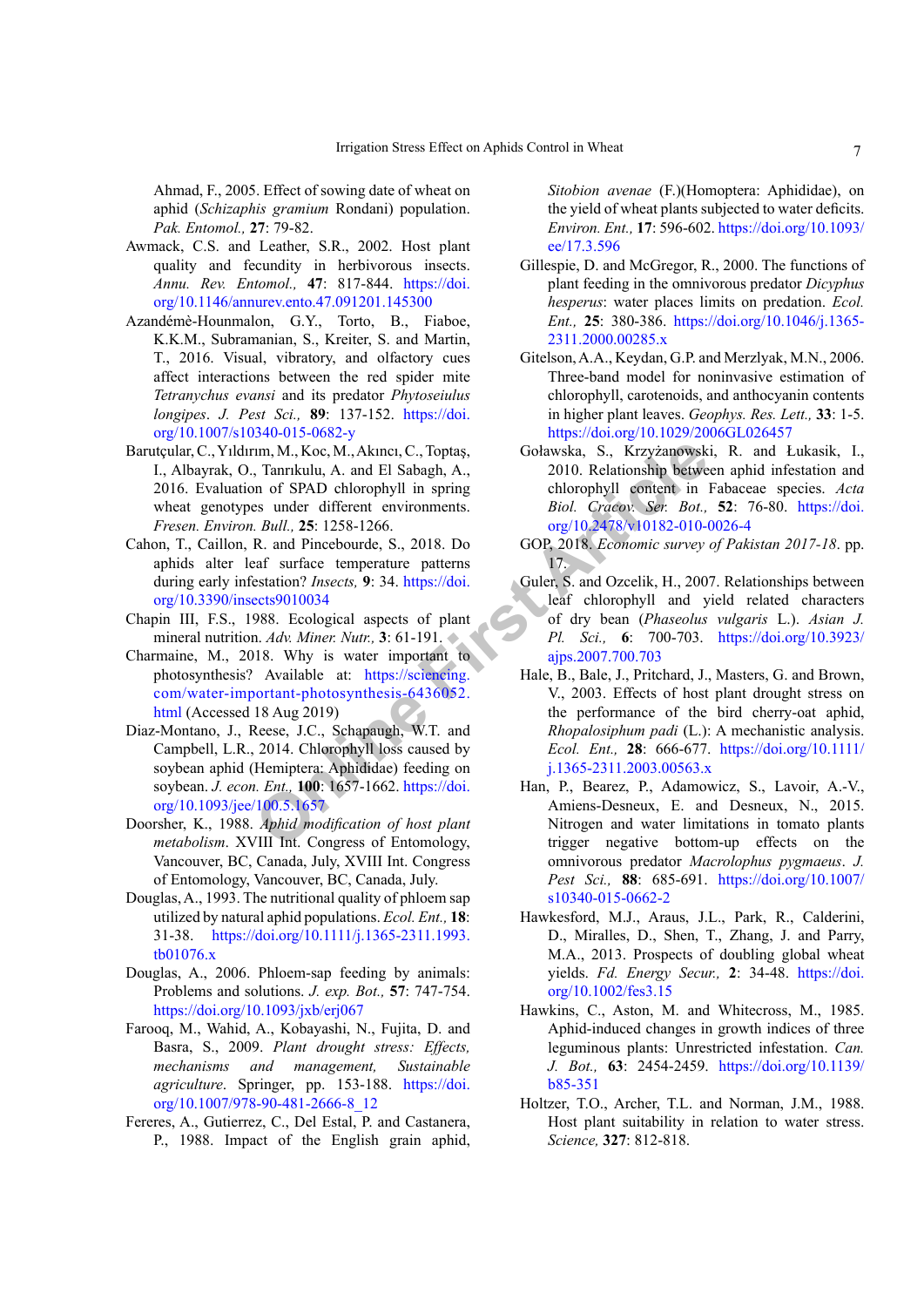- <span id="page-7-2"></span>Huberty, A.F. and Denno, R.F., 2004. Plant water stress and its consequences for herbivorous insects: A new synthesis. *Ecology,* **85**: 1383-1398. [https://doi.](https://doi.org/10.1890/03-0352) [org/10.1890/03-0352](https://doi.org/10.1890/03-0352)
- <span id="page-7-7"></span>Ibrar-ul-Hassan, A., Humayun, J. and Khaliq, A., 2004. Microclimatic morphs and plant distribution analysis of *Rhopalosiphum maidis* (Fitch) and *Schizaphis graminum* (Rondani) on wheat. *Asian J. Pl. Sci.,* **3**: 516-521. [https://doi.org/10.3923/](https://doi.org/10.3923/ajps.2004.516.521) [ajps.2004.516.521](https://doi.org/10.3923/ajps.2004.516.521)
- <span id="page-7-11"></span>Inbar, M., Doostdar, H. and Mayer, R.T., 2001. Suitability of stressed and vigorous plants to various insect herbivores. *Oikos,* **94**: 228-235. [https://doi.](https://doi.org/10.1034/j.1600-0706.2001.940203.x) [org/10.1034/j.1600-0706.2001.940203.x](https://doi.org/10.1034/j.1600-0706.2001.940203.x)
- Iqbal, M., Ahmed, K., Ahmad, I., Sadiq, M. and Ashraf, M., 1999. Yield and yield components of durum wheat (*Triticum durum* Desf.) as influenced by water stress at various growth stages. *Pak. J. biol. Sci.,* **2**: 11-14. https://doi.org/10.3923/ [pjbs.1999.1438.1440](https://doi.org/10.3923/pjbs.1999.1438.1440)
- <span id="page-7-18"></span><span id="page-7-17"></span>Islam, Y., Shah, F.M., Rubing, X., Razaq, M., Yabo, M., Xihong, L. and Zhou, X., 2021. Functional response of *Harmonia axyridis* preying on *Acyrthosiphon pisum* nymphs: The effect of temperature. *Sci. Rep.,* **11**: 1-13. https://doi.org/10.1038/s41598- [021-92954-x](https://doi.org/10.1038/s41598-021-92954-x)
- <span id="page-7-20"></span>K., Ahmad, I., Sadiq, M. and<br>
29. Yield and yield components of<br>
Fiticum durum Desf.) as influenced<br>
22. 11-14. https://doi.org/10.3923/<br>
22. 11-14. https://doi.org/10.3923/<br>
22. 11-14. https://doi.org/10.3923/<br>
25. Effica Islam, Y., Shah, F.M., Shah, M.A., Musa Khan, M., Rasheed, M.A., Ur Rehman, S., Ali, S. and Zhou, X., 2020. Temperature-dependent functional response of *Harmonia axyridis* (Coleoptera: Coccinellidae) on the eggs of *Spodoptera litura* (Lepidoptera: Noctuidae) in laboratory. *Insects,* **11**: 583. <https://doi.org/10.3390/insects11090583>
- Jakobs, R., Schweiger, R. and Müller, C., 2019. Aphid infestation leads to plant part-specific changes in phloem sap chemistry, which may indicate niche construction. *New Phytol.,* **221**: 503-514. [https://](https://doi.org/10.1111/nph.15335) [doi.org/10.1111/nph.15335](https://doi.org/10.1111/nph.15335)
- <span id="page-7-19"></span>Khan, A., Azam, F. and Ali, A., 2010. Relationship of morphological traits and grain yield in recombinant inbred wheat lines grown under drought conditions. *Pak. J. Bot.,* **42**: 259-267.
- <span id="page-7-3"></span>Khan, A.M., Khan, A.A., Afzal, M. and Iqbal, M.S., 2012. Wheat crop yield losses caused by the aphids infestation. *J. Biofertil. Biopestici.,* **3**: 1-7.
- <span id="page-7-13"></span>Khan, M. and Port, G., 2008. Performance of clones and morphs of two cereal aphids on wheat plants with high and low nitrogen content. *Ent. Sci.,* **11**: 159-165. [https://doi.org/10.1111/j.1479-](https://doi.org/10.1111/j.1479-8298.2008.00262.x) [8298.2008.00262.x](https://doi.org/10.1111/j.1479-8298.2008.00262.x)
- <span id="page-7-15"></span>Khattab, H., 2007. The defense mechanism of cabbage plant against phloem-sucking aphid (*Brevicoryne*

<span id="page-7-4"></span>*brassicae* L.). *Aust. J. Basic appl. Sci.,* **1**: 56-62.

- Kieckhefer, R. and Gellner, J., 1992. Yield losses in winter wheat caused by low-density cereal aphid populations. *Agron. J.,* **84**: 180-183. [https://doi.](https://doi.org/10.2134/agronj1992.00021962008400020011x) [org/10.2134/agronj1992.00021962008400020011x](https://doi.org/10.2134/agronj1992.00021962008400020011x)
- <span id="page-7-9"></span>King, C., Jacob, H.S. and Berlandier, F., 2006. The influence of water deficiency on the relationship between canola (*Brassica napus* L.), and two aphid species (Hemiptera: Aphididae), *Lipaphis erysimi* (Kaltenbach) and *Brevicoryne brassicae* (L.). *Aust. J. Agric. Res.,* **57**: 439-445. [https://doi.org/10.1071/](https://doi.org/10.1071/AR05137) [AR05137](https://doi.org/10.1071/AR05137)
- <span id="page-7-8"></span>Liu, D., Dai, P., Li, S., Ahmed, S.S., Shang, Z. and Shi, X., 2018. Life-history responses of insects to water-deficit stress: A case study with the aphid *Sitobion avenae*. *BMC Ecol.,* **18**: 17. [https://doi.](https://doi.org/10.1186/s12898-018-0173-0) org/10.1186/s12898-018-0173-0
- <span id="page-7-5"></span>Magalhaes, L.C., Hunt, T.E. and Siegfried, B.D., 2009. Efficacy of neonicotinoid seed treatments to reduce soybean aphid populations under field and controlled conditions in Nebraska. *J. econ. Ent.,* **102**: 187- 195.<https://doi.org/10.1603/029.102.0127>
- <span id="page-7-6"></span>Mahmood, I., Imadi, S.R., Shazadi, K., Gul, A. and Hakeem, K.R., 2016. *Effects of pesticides on environment, Plant, soil and microbes*. Springer, pp. 253-269. [https://doi.org/10.1007/978-3-319-](https://doi.org/10.1007/978-3-319-27455-3_13) 27455-3\_13
- <span id="page-7-12"></span>Martin-StPaul, N., Delzon, S. and Cochard, H., 2017. Plant resistance to drought relies on early stomatal closure. *Ecol. Lett.,* **20**: 1-23. [https://doi.](https://doi.org/10.1101/099531) org/10.1101/099531
- <span id="page-7-14"></span>Mattson, Jr, W.J., 1980. Herbivory in relation to plant nitrogen content. *Annu. Rev. Ecol. Syst.,* **11**: 119-161. [https://doi.org/10.1146/annurev.](https://doi.org/10.1146/annurev.es.11.110180.001003) es.11.110180.001003
- <span id="page-7-0"></span>Maxmen, A., 2013. Crop pests: Under attack. *Nature.* **501**: S15.<https://doi.org/10.1038/501S15a>
- <span id="page-7-10"></span>Mewis, I., Khan, M.A., Glawischnig, E., Schreiner, M. and Ulrichs, C., 2012. Water stress and aphid feeding differentially influence metabolite composition in *Arabidopsis thaliana* (L.). *PLoS One,* **7**: e48661. <https://doi.org/10.1371/journal.pone.0048661>
- <span id="page-7-1"></span>Meyer, S., Roces, F.and Wirth, R., 2006. Selecting the drought stressed: effects of plant stress on intraspecific and within-plant herbivory patterns of the leaf-cutting ant *Atta colombica*. *Funct. Ecol.,* **20**: 973-981. [https://doi.org/10.1111/j.1365-](https://doi.org/10.1111/j.1365-2435.2006.01178.x) [2435.2006.01178.x](https://doi.org/10.1111/j.1365-2435.2006.01178.x)
- <span id="page-7-16"></span>Mirande, L., Desneux, N., Haramboure, M. and Schneider, M.I., 2015. Intraguild predation between an exotic and a native coccinellid in Argentina: The role of prey density. *J. Pest Sci.,* **88**: 155-162.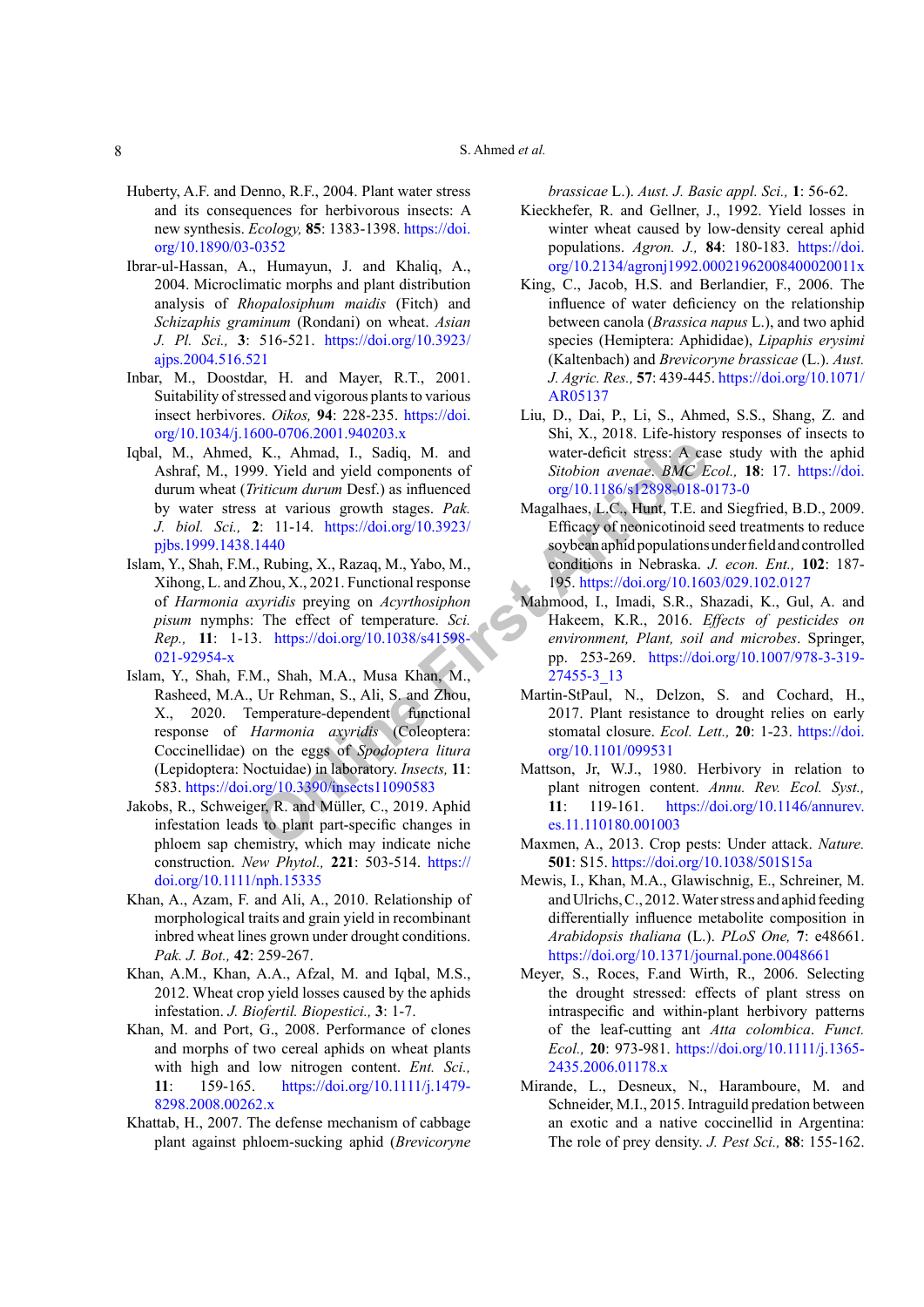<https://doi.org/10.1007/s10340-014-0597-z>

- Naeem, A., Hafeez, F., Iftikhar, A., Waaiz, M., Güncan, A., Ullah, F. and Shah, F.M., 2021. Laboratory induced selection of pyriproxyfen resistance in *Oxycarenus hyalinipennis* Costa (Hemiptera: Lygaeidae): Cross-resistance potential, realized heritability, and fitness costs determination using age-stage, twosex life table. *Chemosphere,* **269**: 129367. [https://](https://doi.org/10.1016/j.chemosphere.2020.129367) [doi.org/10.1016/j.chemosphere.2020.129367](https://doi.org/10.1016/j.chemosphere.2020.129367)
- <span id="page-8-6"></span>Noman, Q.M., Shah, F.M., Mahmood, K.and Razaq, M., 2021. Population dynamics of Tephritid fruit flies in citrus and mango orchards of Multan, Southern Punjab, Pakistan. *Pakistan J. Zool*., **54**: 325-330. [https://doi.org/10.17582/journal.](https://doi.org/10.17582/journal.pjz/20191021181023) [pjz/20191021181023](https://doi.org/10.17582/journal.pjz/20191021181023)
- <span id="page-8-17"></span><span id="page-8-8"></span>Oelbermann, K. and Scheu, S., 2009. Control of aphids on wheat by generalist predators: effects of predator density and the presence of alternative prey. *Ent. Exp. Appl.,* **132**: 225-231. https://doi.org/10.1111/ [j.1570-7458.2009.00876.x](https://doi.org/10.1111/j.1570-7458.2009.00876.x)
- **EXECTE:** Sch[e](https://doi.org/10.1093/ee/26.3.591)u, S., 2009. Control of aphids<br>
Furope. Annl. For: Sct.,<br>
11023<br> **Exercece of alternative present and Frank, T., 201<br>
<b>Presence of alternative present and Frank, T., 201<br>
2: 225-231. https://doi.org/10.1111/** Ortiz, R., Sayre, K.D., Govaerts, B., Gupta, R., Subbarao, G., Ban, T., Hodson, D., Dixon, J.M., Ortiz-Monasterio, J.I. and Reynolds, M., 2008. Climate change: Can wheat beat the heat? *Agric. Ecosyst. Environ.,* **126**: 46-58. https://doi. [org/10.1016/j.agee.2008.01.019](https://doi.org/10.1016/j.agee.2008.01.019)
- <span id="page-8-14"></span>Oswald, C. and Brewer, M., 1997. Aphid–barley interactions mediated by water stress and barley resistance to Russian wheat aphid (Homoptera: Aphididae). *Environ. Ent.,* **26**: 591-602. https://doi. [org/10.1093/ee/26.3.591](https://doi.org/10.1093/ee/26.3.591)
- <span id="page-8-18"></span>Paknejad, F., Nasri, M., Moghadam, H.T., Zahedi, H. and Alahmadi, M.J., 2007. Effects of drought stress on chlorophyll fluorescence parameters, chlorophyll content and grain yield of wheat cultivars. *J. biol. Sci.,* **7**: 841-847. https://doi. [org/10.3923/jbs.2007.841.847](https://doi.org/10.3923/jbs.2007.841.847)
- <span id="page-8-12"></span>Perfect, T., 1986. Irrigation as a factor influencing the management of agricultural pests. *Philos. Trans. R. Soc. A.,* **316**: 347-354. [https://doi.org/10.1098/](https://doi.org/10.1098/rsta.1986.0013) [rsta.1986.0013](https://doi.org/10.1098/rsta.1986.0013)
- <span id="page-8-4"></span>Pinheiro, C. and Chaves, M., 2010. Photosynthesis and drought: can we make metabolic connections from available data? *J. exp. Bot.,* **62**: 869-882. [https://](https://doi.org/10.1093/jxb/erq340) [doi.org/10.1093/jxb/erq340](https://doi.org/10.1093/jxb/erq340)

<span id="page-8-13"></span>Punjab, G.O.T., 2018. *Production technology of wheat*.

<span id="page-8-1"></span>Razaq, M., Mensah, R. and Athar, H.u.R., 2019a. Insect pest management in cotton. In: *Cotton production* (eds. K. Jabran and B.S. Chauhan). John Wiley and Sons, Inc., USA. [https://doi.](https://doi.org/10.1002/9781119385523.ch5) [org/10.1002/9781119385523.ch5](https://doi.org/10.1002/9781119385523.ch5)

<span id="page-8-0"></span>Razaq, M., Shah, F.M., Ahmad, S. and Afzal, M.,

2019b. Pest management for agronomic crops. In: *Agronomic crops* (ed. M Hasanuzzaman). Springer: Singapore, Springer, pp. 365-384. [https://doi.](https://doi.org/10.1007/978-981-32-9783-8_18) [org/10.1007/978-981-32-9783-8\\_18](https://doi.org/10.1007/978-981-32-9783-8_18)

- <span id="page-8-5"></span>Rosenzweig, C., Iglesias, A., Yang, X., Epstein, P.R. and Chivian, E., 2001. Climate change and extreme weather events; implications for food production, plant diseases, and pests. *Glob. Change Hum. Hlth.,* **2**: 90-104. [https://doi.](https://doi.org/10.1023/A:1015086831467) [org/10.1023/A:1015086831467](https://doi.org/10.1023/A:1015086831467)
- Rouault, G., Candau, J.-N., Lieutier, F., Nageleisen, L.-M., Martin, J.-C. and Warzée, N., 2006. Effects of drought and heat on forest insect populations in relation to the 2003 drought in Western Europe. *Annl. For. Sci.,* **63**: 613-624. [https://doi.](https://doi.org/10.1051/forest:2006044) org/10.1051/forest:2006044
- <span id="page-8-11"></span>Schwarz, T. and Frank, T., 2019. Aphid feeding by lady beetles: Higher consumption at higher temperature. *BioContr.,* **64**: 323-332. [https://doi.org/10.1007/](https://doi.org/10.1007/s10526-019-09931-7) s10526-019-09931-7
- <span id="page-8-10"></span>Shah, F.M., Razaq, M., Ali, A., Han, P. and Chen, J., 2017. Comparative role of neem seed extract, moringa leaf extract and imidacloprid in the management of wheat aphids in relation to yield losses in Pakistan. *PLoS One,* **12**: e0184639. <https://doi.org/10.1371/journal.pone.0184639>
- <span id="page-8-3"></span>Shah, F.M., Razaq, M., Ali, Q., Ali, A., Shad, S.A., Aslam, M. and Hardy, I.C.W., 2020. Action threshold development in cabbage pest management using synthetic and botanical insecticides. *Ent. Gen.,* **40**: 157–172. [https://doi.org/10.1127/](https://doi.org/10.1127/entomologia/2020/0904) entomologia/2020/0904
- <span id="page-8-2"></span>Shah, F.M., Razaq, M., Ali, Q., Shad, S.A., Aslam, M. and Hardy, I.C.W, 2019. Field evaluation of synthetic and neem-derived alternative insecticides in developing action thresholds against cauliflower pests. *Sci. Rep.,* **9**: 1-13. [https://doi.org/10.1038/](https://doi.org/10.1038/s41598-019-44080-y) [s41598-019-44080-y](https://doi.org/10.1038/s41598-019-44080-y)
- <span id="page-8-7"></span>Shewry, P.R. and Hey, S.J., 2015. The contribution of wheat to human diet and health. *Fd. Energy Secur.,* **4**: 178-202.<https://doi.org/10.1002/fes3.64>
- <span id="page-8-9"></span>Simon, J.C. and Peccoud, J., 2018. Rapid evolution of aphid pests in agricultural environments. *Curr. Opin. Insect Sci.,* **26**: 17-24. [https://doi.](https://doi.org/10.1016/j.cois.2017.12.009) [org/10.1016/j.cois.2017.12.009](https://doi.org/10.1016/j.cois.2017.12.009)
- <span id="page-8-15"></span>Simpson, K., Jackson, G. and Grace, J., 2012. The response of aphids to plant water stress the case of *Myzus persicae* and *Brassica oleracea* var. capitata. *Ent. Exp. Appl.,* **142**: 191-202. [https://doi.](https://doi.org/10.1111/j.1570-7458.2011.01216.x) [org/10.1111/j.1570-7458.2011.01216.x](https://doi.org/10.1111/j.1570-7458.2011.01216.x)
- <span id="page-8-16"></span>Singh, P. and Sinhal, V.K., 2011. Effect of aphid infestation on the biochemical constituents of